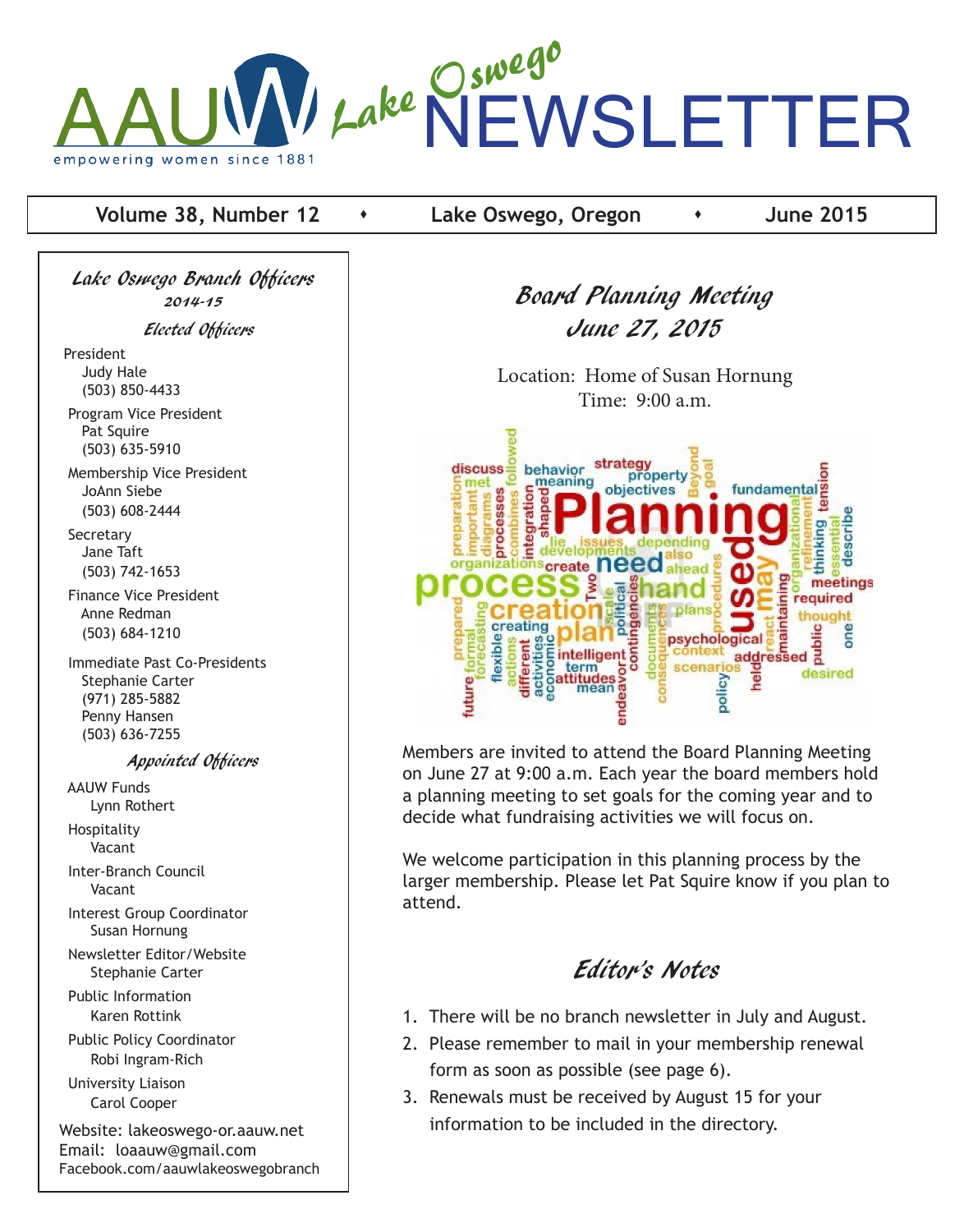### **Page 2** s **June 2015**



# Hale & Hearty

by Judy Hale, President

This will be my last column as your president. Pat Squire will take over as president in July. Our May luncheon, during which we hold our officer installation ceremony, was cancelled. However, the three officers whose terms commence in July will still begin their work. In September, at our first meeting of the year, we will install the following officers: Pat Squire, as president, Margaret Ricks, as programs vice-president, and Jane Taft, for another term as secretary.

For the next two years, I will continue to serve on the branch Board, both as past-president and as the representative to Inter-Branch Council. The latter position means I will attend five meetings each year and share what Lake Oswego is doing with other branch representatives in our area, including Tigard, Beaverton, Gresham and Portland.

I want to thank all of you for your help and support these past two years. Serving as your president has been a very pleasant adventure. The board has been a great experience. We have a lot of talented, smart people on our board. I look forward to continuing to serve as part of the board and seeing what new ideas emerge.

I am sure we will continue to have interesting mission-based programs each month. We also have our beautiful new brochures and our business cards to use in promoting AAUW and in soliciting new

members. We also will continue to be a part of Lake Oswego Reads.

Watch for an email containing information about a new summer event: a branch booth at the Lake Oswego Farmer's Market.

I encourage all of you to seek ways to become more involved with AAUW; it is so rewarding.

Interest Groups

**Tuesday Morning Books 4th Tuesday at 11:00 a.m.**

Date: June 23 Book: *I Am Malala* by Malala Yousefzai and Cristina Lamb Location: Szechuan Kitchen, Lake Oswego Leader: Karen Rottink

Date: July 28 Book Selection Meeting Location: Carmen Oaks

For more information, contact Dixie Kroupa, (503) 697-8028, dixie.kroupa@comcast.net

### **Murder by the Book 2nd Wednesday at 12:00 p.m.**

Date: June 10 Book: *Desperate Measures* by Kate Wilhelm Location: 4949 Meadows Rd., Suite 400, Lake Oswego

Date: June 13, 9:30 a.m. Book Selection Meeting (brunch) Location: Home of Cackie Kyle

Date: July 8 Book: TBA Location: 4949 Meadows Rd., Suite 400, Lake Oswego

Date: August 12 Book: TBA Location: 4949 Meadows Rd., Suite 400, Lake Oswego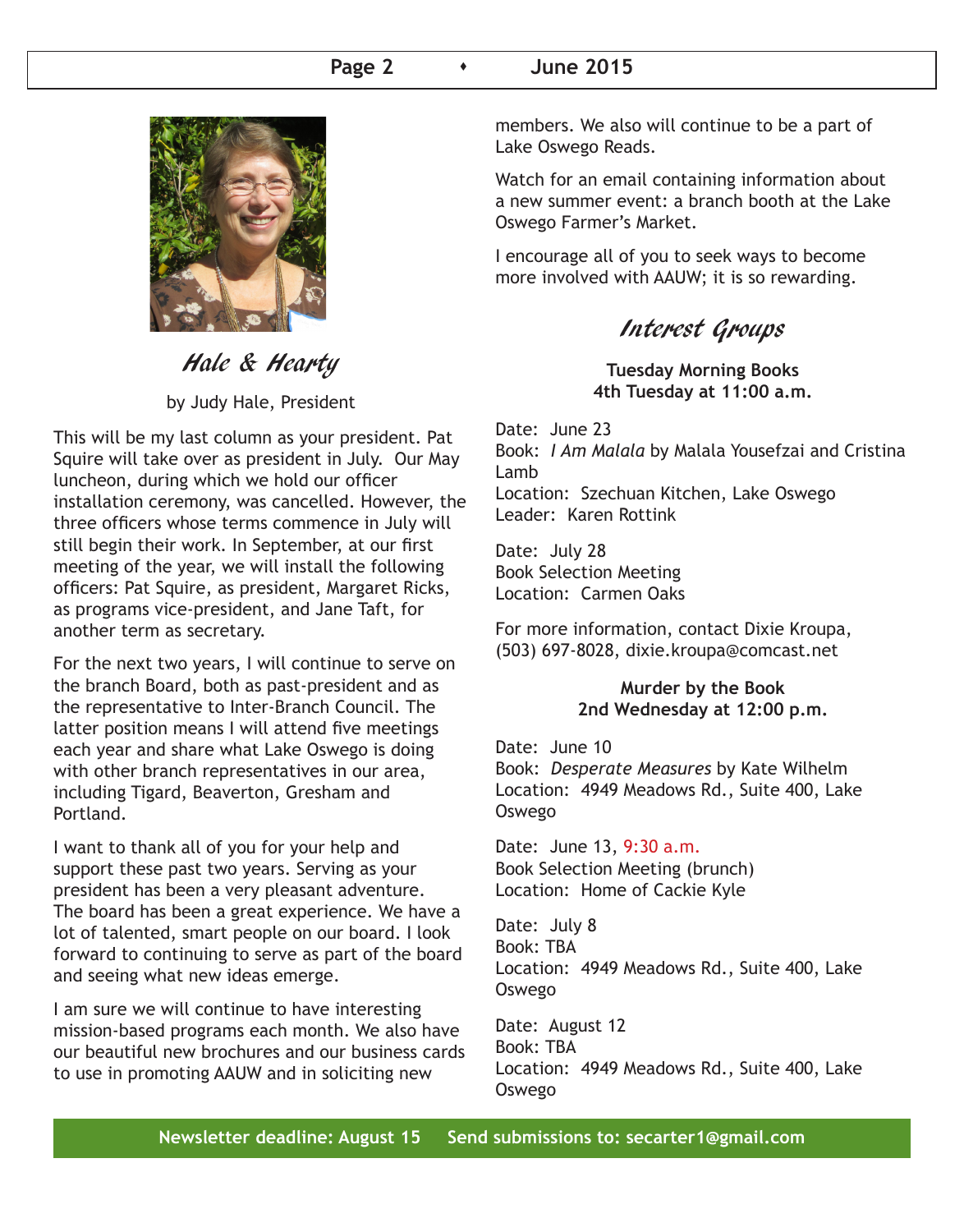## **Page 3**  $\longrightarrow$  June 2015

Wednesday meetings -- bring your lunch, refreshments provided. For more information, contact Jane Taft, (503) 742-1653, taft.jane@gmail.com

#### **Interpretive Books 3rd Thursday at 9:30 a.m.**

Date: June 18 Book: *Orphan Train* by Christina Baker Kline Leader: Sue Kingzett Hostess: Louise Weiss

Date: July 16 Book: *The Round House* by Louise Erdrich Leader: Ann Keddie Hostess: Carol Zinsli

Date: August 20, 10:00 a.m. Book Selection Meeting (luncheon) Hostess: Susan Hornung

For more information, contact Linda Watkins, (503) 694-2334, l.and.m.watkins@gmail.com or Laura Eyer, (503) 982-3522, eyerfamily@wbcable.net

#### **Thursday Evening Books 4th Thursday at 7:30 p.m.**

Date: June 25 Book: *Astoria:J ohn Jacob Astor and Thomas J efferson's Lost Pacific Empire* by Peter Stark Hostess: Eleanor Kurtus

Date: July 23 Book: *The Girls of Atomic City* by Denise Kiernan Hostess: Molly Divine

Date: August 8, 9:30 a.m. Book Selection Meeting (luncheon) Hostess: Barbara McDonald

For more information, contact Sandra Hoover, (503) 635-0952, sandraleehoover@comcast.net or Suzanne Kaveckis, (503) 678-1641, smkaveckis@ centurytel.net

#### **Friday Books 4th Friday at 10:00 a.m.**

Date: June 26 Book: *A Fighting Chance* by Elizabeth Warren Location: West Linn Public Library, Bamboo Room Leader: Anne Meyer

Date: July 8 Book Selection Meeting (luncheon) Hostess: Barbara McDonald

For more information, contact Irene Romero, (503) 657-6159, ireneromero@mac.com

#### **Portland Center Stage Date and Time Vary**

Season ticket holders for the Portland Center Stage's Thursday matinees will enjoy a year of musicals, dramas and comedies.

Please contact Betty Barber (503-675-0594 or by email at barberbc@yahoo.com) if you are interested in this group.

#### **Laffalot Bridge Usually 2nd & 4th Mondays at 1:00 p.m.**

Date: June 8 Hostess: Gaye Buckmaster

If you would like to be added to the substitute list, or for more information, contact Bettirae Willis, (503) 891-6232 (cell), bewillis@easystreet.net

#### **Second Thursday Bridge 2nd Thursday at 1:00 p.m.**

Date: June 11

If you would like to be added to the substitute list, or for more information, contact Penny Hansen, (971) 221-7765 (cell), pennyhansen@comcast.net

#### **Delightful Dining Date Varies**

Plans are in process for a summer event. Futher information wll go out by email.

For more information, contact Jane Taft, (503) 742-1653, taft.jane@gmail.com

### **Eat Ethnic Irregular**

Date: June 16, 6:30 p.m. Location: Habibi Lebanese Restaurant, 1012 SW Morrison St., Portland

For more information, and to RSVP, contact Susan Hornung, susanhornung@hotmail.com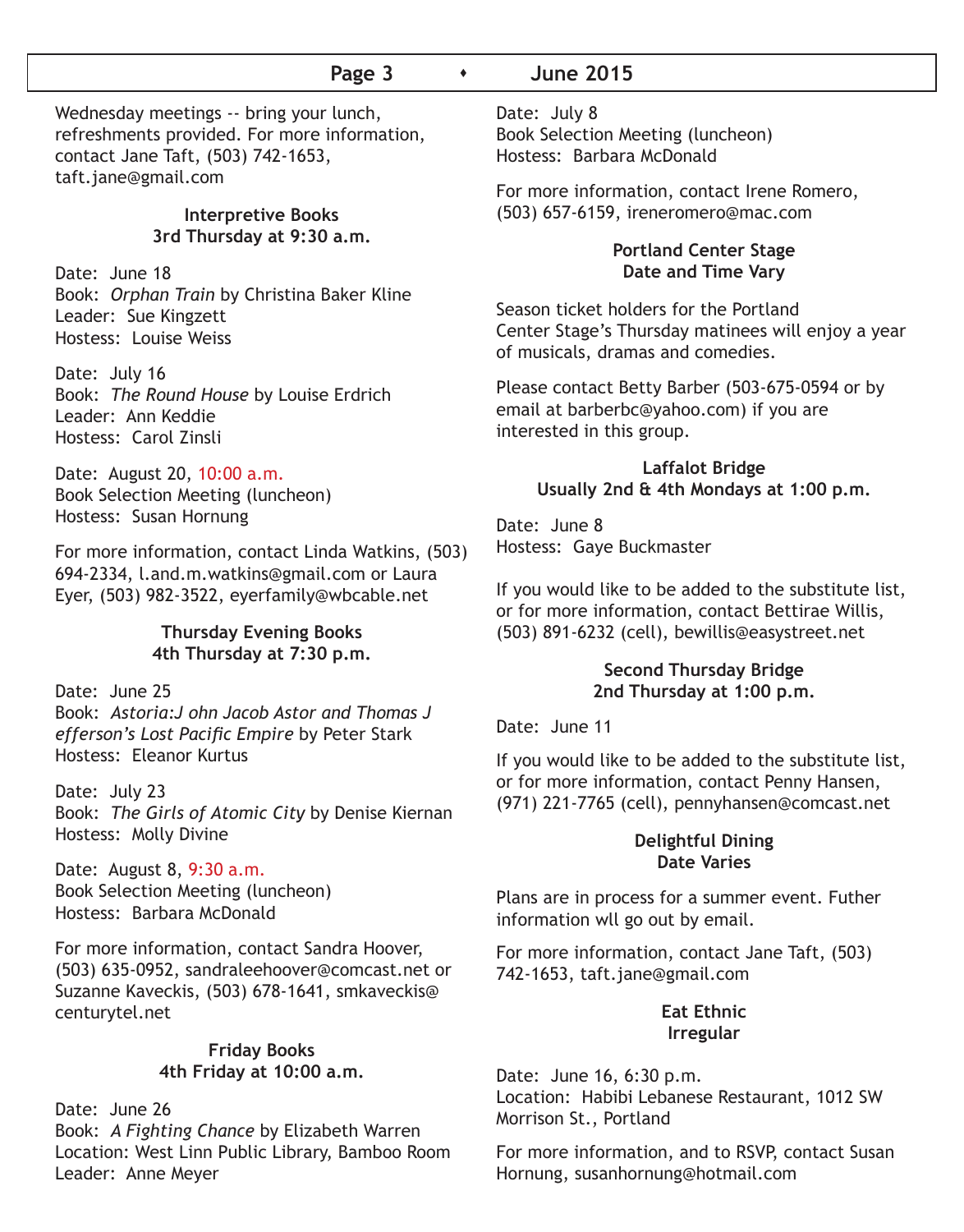| Page 4 | <b>June 2015</b> |
|--------|------------------|
|--------|------------------|

# 2015 LO AAUW Donation Form

Name Address \_\_\_\_\_\_\_\_\_\_\_\_\_\_\_\_\_\_\_\_\_\_\_\_\_\_\_\_\_\_\_\_\_\_\_\_\_\_\_\_\_\_\_\_\_\_\_\_\_\_ City/State/Zip

**LOCAL SCHOLARSHIP DONATION:**

\$\_\_\_\_\_\_\_\_\_\_\_ Donation Amount **—** Write check to *Lake Oswego AAUW* PLEASE NOTE: THIS DONATION IS **NOT** TAX DEDUCTIBLE

## **NATIONAL AAUW FUNDS DONATION:**

\$\_\_\_\_\_\_\_\_\_\_\_ Donation Amount **—** Write check to *AAUW Funds*

ALL NATIONAL CONTRIBUTIONS ARE FULLY TAX DEDUCTIBLE

Giving unrestricted gifts to AAUW FUNDS (#9110) provides support where needed most, but you can choose a specific fund:

**[ ] #9110 General Foundation Support — Allocated where most needed** 

[ ] #4336 Educational Opportunities Fund **—** Supports fellowships and grants

[ ] #9170 Eleanor Roosevelt Fund **—** Supports AAUW research studies

[ ] #4337 Public Policy Fund **—** Supports advocacy for laws fair to women

[ ] #3999 Legal Advocacy Fund **—** Supports legal rights for those facing discrimination

[ ] #4339 Leadership Programs Fund **—** Supports programs like NCCWSL

[ ] #4363 Oregon's Betsy McDowell Research & Projects Fund

Gifts of \$100–\$174 confer membership in the Oregon Century Club Gifts of \$175 or above confer membership in the Oregon Century Club Plus

Gifts of \$25 or more to either local scholarship or AAUW Funds may be designated to honor a friend or loved one.

This gift is a memorial (deceased) to \_\_\_\_\_\_\_\_\_\_\_\_\_\_\_\_\_\_\_\_\_\_\_\_\_\_\_\_\_\_\_\_\_\_

This gift is a tribute (living) to \_\_\_\_\_\_\_\_\_\_\_\_\_\_\_\_\_\_\_\_\_\_\_\_\_\_\_\_\_\_\_\_\_\_

Acknowledgement should be sent to:

Name \_\_\_\_\_\_\_\_\_\_\_\_\_\_\_\_\_\_\_\_\_\_\_\_\_\_\_\_\_\_\_\_\_\_\_\_\_\_\_\_\_\_\_\_\_\_\_\_\_\_\_\_

Address  $\overline{A}$ 

**Send this form and check to: LO AAUW, PO Box 416, Marylhurst, Oregon 97036**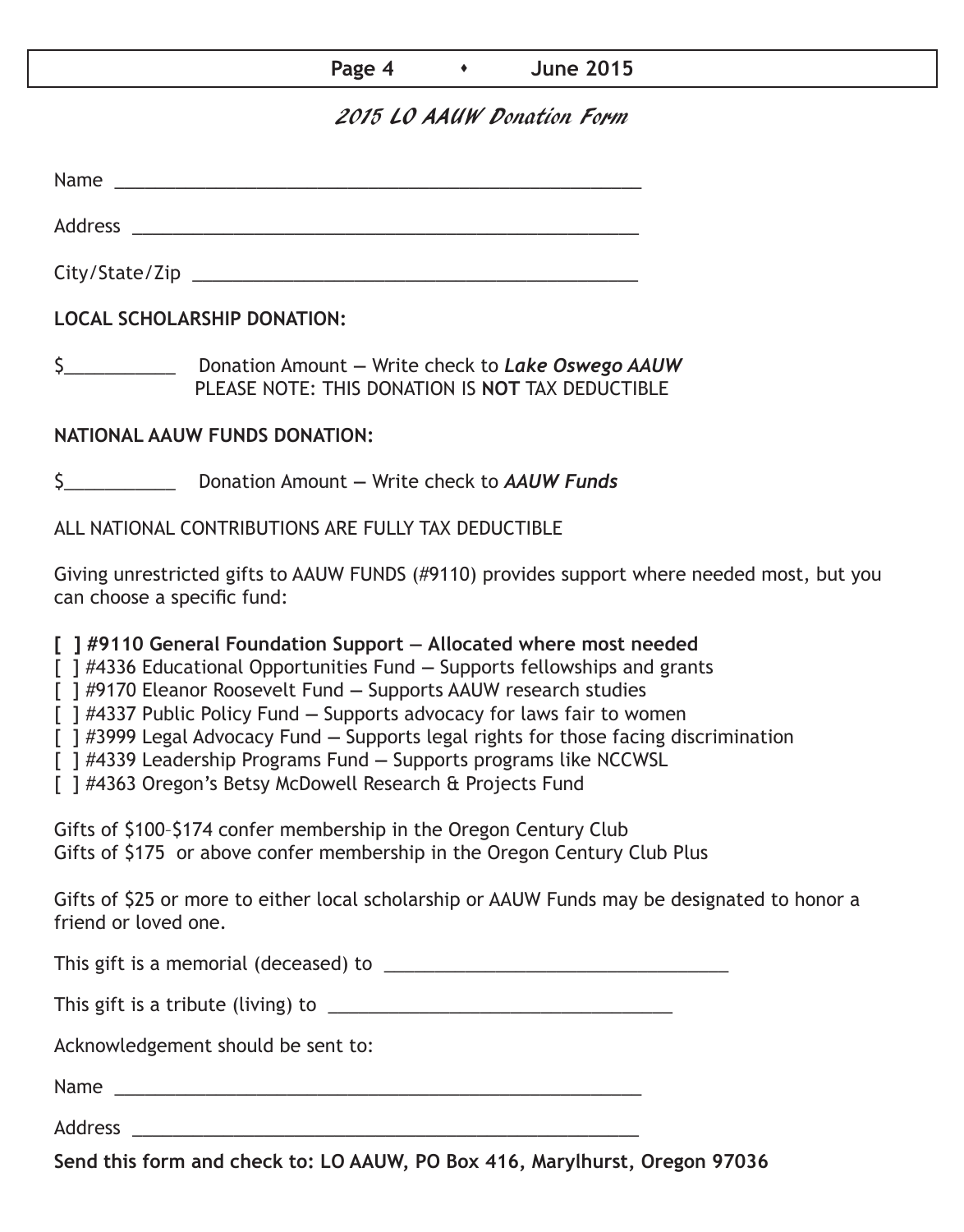

| Sunday         | Monday                         | Tuesday                                  | Wednesday                      | Thursday                                                                 | Friday                                 | Saturday                                                    |
|----------------|--------------------------------|------------------------------------------|--------------------------------|--------------------------------------------------------------------------|----------------------------------------|-------------------------------------------------------------|
|                | $\mathbf{1}$                   | $\overline{2}$                           | $\overline{3}$                 | $\overline{4}$                                                           | 5                                      | 6                                                           |
| $\overline{7}$ | 8<br>Laffalot<br><b>Bridge</b> | 9                                        | 10<br>Murder by<br>the<br>Book | 11<br>Second<br>Thursday<br><b>Bridge</b><br>(former Third<br>Wednesday) | 12                                     | 13<br>Murder by<br>the<br>Book<br>Planning<br><b>Brunch</b> |
| 14             | 15                             | 16<br>Eat<br>Ethnic                      | 17                             | 18<br>Interpretive<br><b>Books</b>                                       | 19                                     | 20                                                          |
| 21             | 22                             | 23<br>Tuesday<br>Morning<br><b>Books</b> | 24                             | 25<br>Thursday<br>Evening<br><b>Books</b>                                | 26<br>Fourth<br>Friday<br><b>Books</b> | 27<br>Planning<br>Meeting                                   |
| 28             | 29                             | 30                                       |                                |                                                                          |                                        |                                                             |

# New Member Profile: Pat Nida

#### By Penny Hansen

Pat Nida earned her BS in Special Education and her MS in Education at the University of Oregon. After a brief interval she completed her PhD at the University of Washington in Curriculum and Instruction with an emphasis on Early Childhood Development.

After receiving her PhD she taught at UW for awhile. Then she married Ross Nida, a career military officer. She would have been a professor, but they moved frequently. However, she did find time to teach at Marylhurst University and was an assistant professor at the University of Oklahoma. They were married 39 years before he passed.

While being a military wife, Pat noticed that there was no oversight for the military day care programs. She started the Military Child Care Task Force in conjunction with the National Association of Early Childhood Education (NAECE). This resulted in setting safety upgrades, fire prevention policies and the development of appropriate early childhood teaching standards for all military day care centers.

Continued on page 7.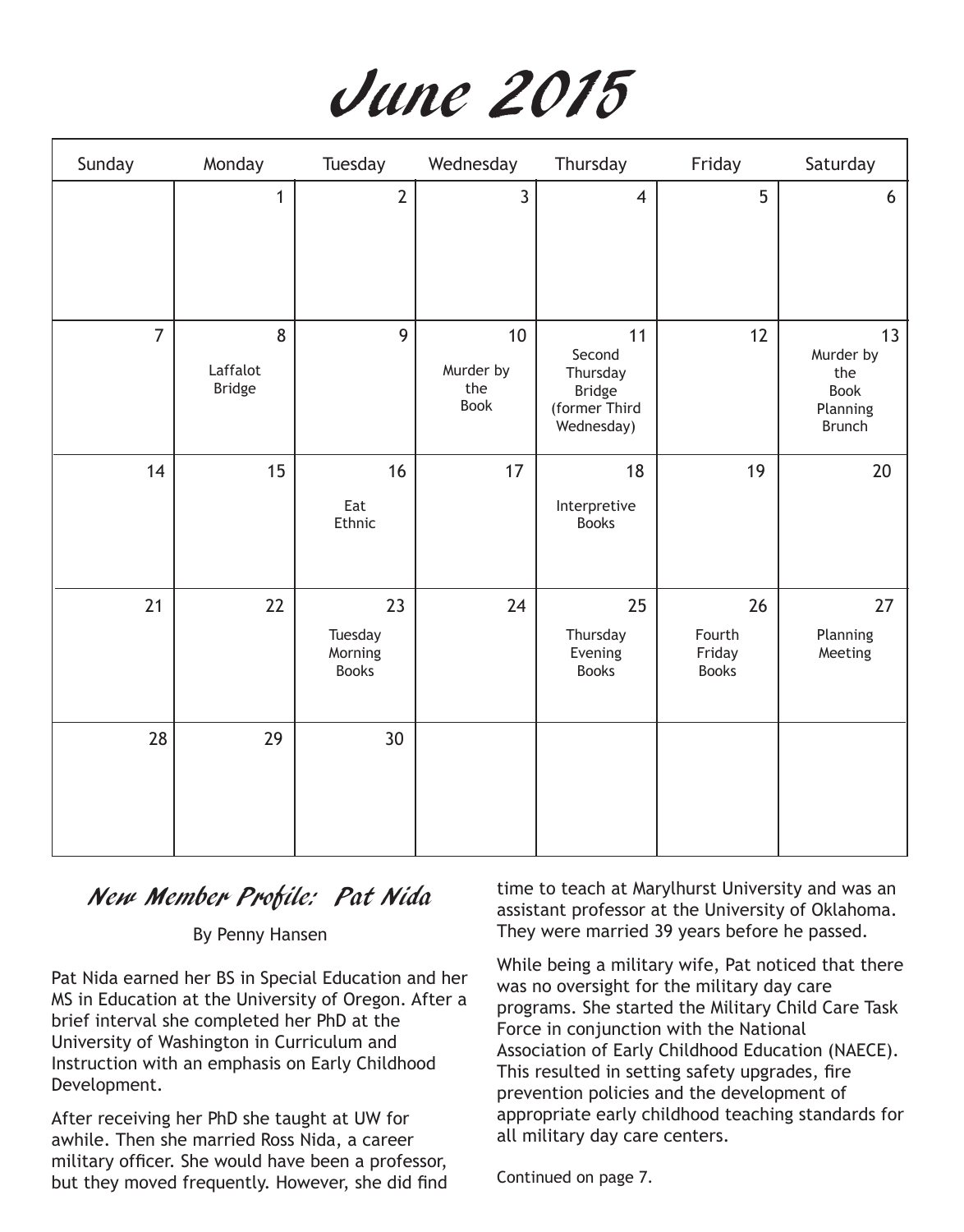|  | )<br>2222<br><b>780A</b><br>. . |  | <b>OO4E</b><br>une<br>June 2015 |  |
|--|---------------------------------|--|---------------------------------|--|
|--|---------------------------------|--|---------------------------------|--|

# AAUW Lake Oswego Branch Membership Application and Dues Statement 2015-16

Please print. Highlight any additions, changes or corrections.

| $\Box$ New $\Box$ Renewing $\Box$ Life $\Box$ Honorary Life $\Box$ Dual $\Box$ Student                                                                                                                                                                              |                                                                                                                                                                                                                                          |                                                                                                                                                                                                                                                                                                                                                                              |
|---------------------------------------------------------------------------------------------------------------------------------------------------------------------------------------------------------------------------------------------------------------------|------------------------------------------------------------------------------------------------------------------------------------------------------------------------------------------------------------------------------------------|------------------------------------------------------------------------------------------------------------------------------------------------------------------------------------------------------------------------------------------------------------------------------------------------------------------------------------------------------------------------------|
| Please make checks payable to: AAUW Lake Oswego Branch<br>Send checks to: Attn: Anne Redman, LO AAUW, PO Box 416, Marylhurst, Oregon 97036                                                                                                                          |                                                                                                                                                                                                                                          |                                                                                                                                                                                                                                                                                                                                                                              |
| \$49 National Association Dues<br>\$16 State Dues<br>\$17 Branch Dues<br>-----------------------                                                                                                                                                                    |                                                                                                                                                                                                                                          | *\$46 of your annual dues is tax<br>deductible. \$3 supports our<br>lobby efforts and \$1 is for the<br>Oregon Newsletter. Your dues                                                                                                                                                                                                                                         |
| \$82 Total Dues*                                                                                                                                                                                                                                                    |                                                                                                                                                                                                                                          | may be deductible as a business<br>expense.                                                                                                                                                                                                                                                                                                                                  |
| \$25 Student Affiliate Dues**<br>Amount enclosed ___________                                                                                                                                                                                                        |                                                                                                                                                                                                                                          | **Student dues-undergraduate<br>only, \$16 is tax deductible.                                                                                                                                                                                                                                                                                                                |
|                                                                                                                                                                                                                                                                     |                                                                                                                                                                                                                                          | Participate! Share your skills and talents.                                                                                                                                                                                                                                                                                                                                  |
| <b>SKILLS</b><br>Computer<br>Design/Graphics<br>Database Management<br>Web site maintenance<br><b>Desktop Publishing</b><br><b>Newsletter Editor</b><br>Photography<br>Writing/Editing<br><b>Table Decoration</b><br><b>Food Preparation</b><br><b>Fund Raising</b> | <b>BRANCH SUPPORT</b><br>Monthly programs & Events<br>Set up/Take Down<br>Greeter at events<br>Newsletter Distribution<br>___Publicity Distribution<br>Directory Management<br>_Food Preparation<br>___Holiday Gala<br>New member friend | <b>INTEREST GROUPS</b><br><b>Book Groups</b><br>2nd Wednesday (mystery<br>group) - noon<br>____ 3rd Thursday - morning<br>____ 4th Tuesday - morning<br>____ 4th Thursday - evening<br>4th Friday - morning<br><b>Bridge Groups</b><br>Laffalot, 2nd, 4th Monday<br>2nd Thursday<br>Other<br>___ Delightful Dining<br>____ Explore Northwest<br><b>Portland Center Stage</b> |